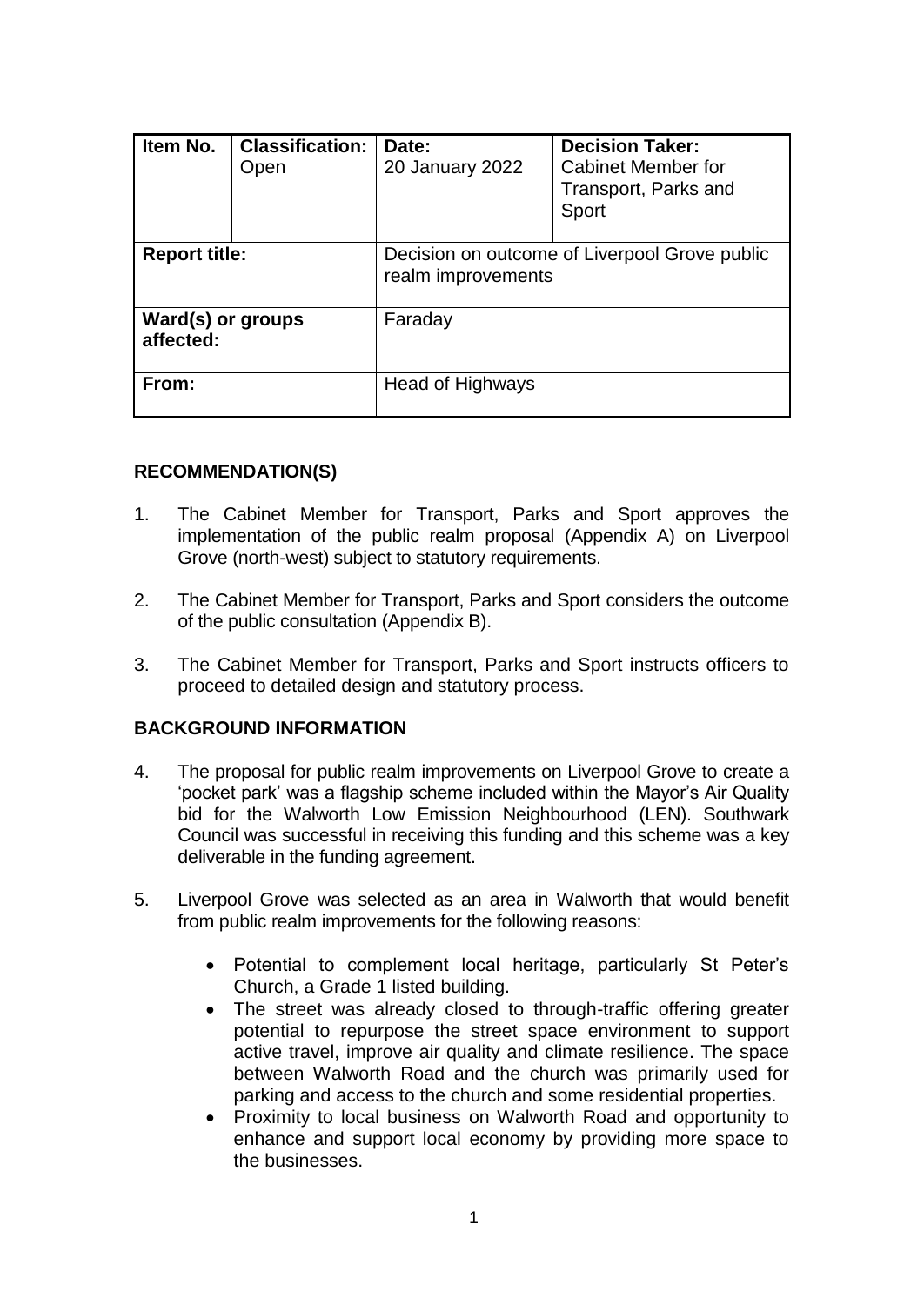6. To ascertain local opinion on the proposal for public realm improvements there were three phases of engagement and consultation carried out. Each phase informed the next design stage; see Appendix C for how the design evolved following engagement. The previous phases are outlined below:

# 7. **Phase 1 – Initial engagement and scoping, November 2020**

This phase sought to understand key pre-existing issues and local priorities when considering public realm improvements. This survey was carried out via Commonplace where people could use geographical location mapping to make their comments. The key issues/priorities raised were:

- Pedestrian safety improvements are needed in this area
- Space can be better utilised for greening and planting
- Wider and improved pavements
- Enhance heritage features of the area
- Ensure parking loss is minimised for residents

The outcome of this engagement phase was used in the development of scoping designs as an initial proposal for the public realm improvements on Liverpool Grove, see Appendix C.

# 8. **Phase 2 – Consultation on initial proposals and outline design, April 2021**

This phase sought to gather local feedback regarding the scoping designs. The public were presented with three visualisations and a highlevel map showing the initial proposal for the public realm improvements. This survey was carried out online via Southwark's Consultation Hub, and a paper survey was sent to all households on Liverpool Grove. Two virtual meetings were also carried out. This survey yielded a high response rate, although a large proportion for outside Liverpool Grove, and showed overall support for public realm improvements. A summary is provided below:

- 86% agreed the proposal would make Liverpool Grove a more pleasant and attractive place
- 81% agreed the proposal would make Liverpool Grove cleaner, greener and safer
- 85% agreed the proposal would enhance the view of St Peter's Church
- 77% agreed the proposal would support local businesses
- 79% agreed the proposal would make walking and cycling safer
- 76% agreed the proposal would benefit local residents
- 65% agreed with the parking changes to accommodate the proposal
- 78% agreed with the changed vehicle access via Portland Street.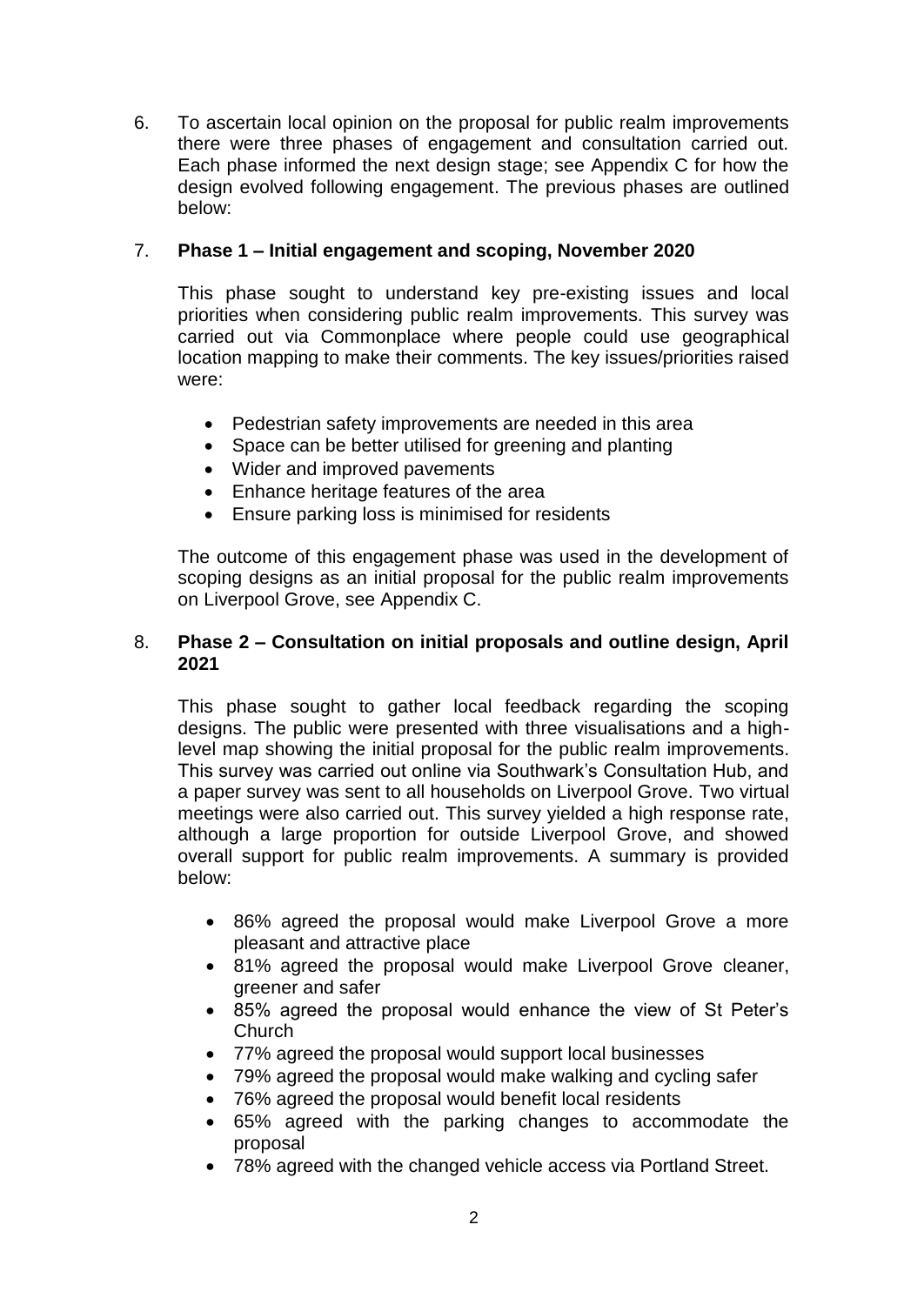Suggested improvements to the proposals:

- Ensuring proposals do not attract anti-social behavior, consider lighting, CCTV and seating arrangements
- Consider impact of parking displacement on nearby streets
- Maintaining access for emergency services, and vehicle access for Malvern House
- Prioritising pedestrian safety
- Better alignment of the plan to complement the view of St Peter's Church
- Supporting local business requirements such as loading
- Minimise parking loss for residents.

Officers also engaged with the 'Designing out crime' team at the Metropolitan Police and Historic England to seek additional advice on the design proposals.

The scoping designs were updated to outline design proposals and considered some of the key improvements and issues highlighted at this phase of engagement.

# **KEY ISSUES FOR CONSIDERATION**

- 9. A number of key changes were made to the outline design based on the outcome of the phase 2 engagement. The changes are as follows:
	- Planters introduced at Liverpool Grove junction of Walworth Road to create gateway feature to improve compliance and visual priority for pedestrians.
	- Loading bay introduced with exemptions provided for nearby businesses to use.
	- Introduced a linear design with conical trees to complement view of St Peter's Church.
	- Pavement pattern to visually deter speeding and prioritise safety of pedestrians.
	- Low-level planting and improved lighting to help deter anti-social behavior
	- Retain parking outside St Peter's Church for residents only.

# 10. **Restricted access:**

- Initially in the scoping designs it was intended to introduce lockable bollards on Liverpool Grove between Walworth Road and near to the entrance at St Peter's Church.
- However, following engagement with emergency services, businesses and local residents the design has changed to a 'no motor vehicle prohibition order' enforced with an ANPR (Automatic Number Plate Recognition) camera.
- This change will allow exemptions to be provided for businesses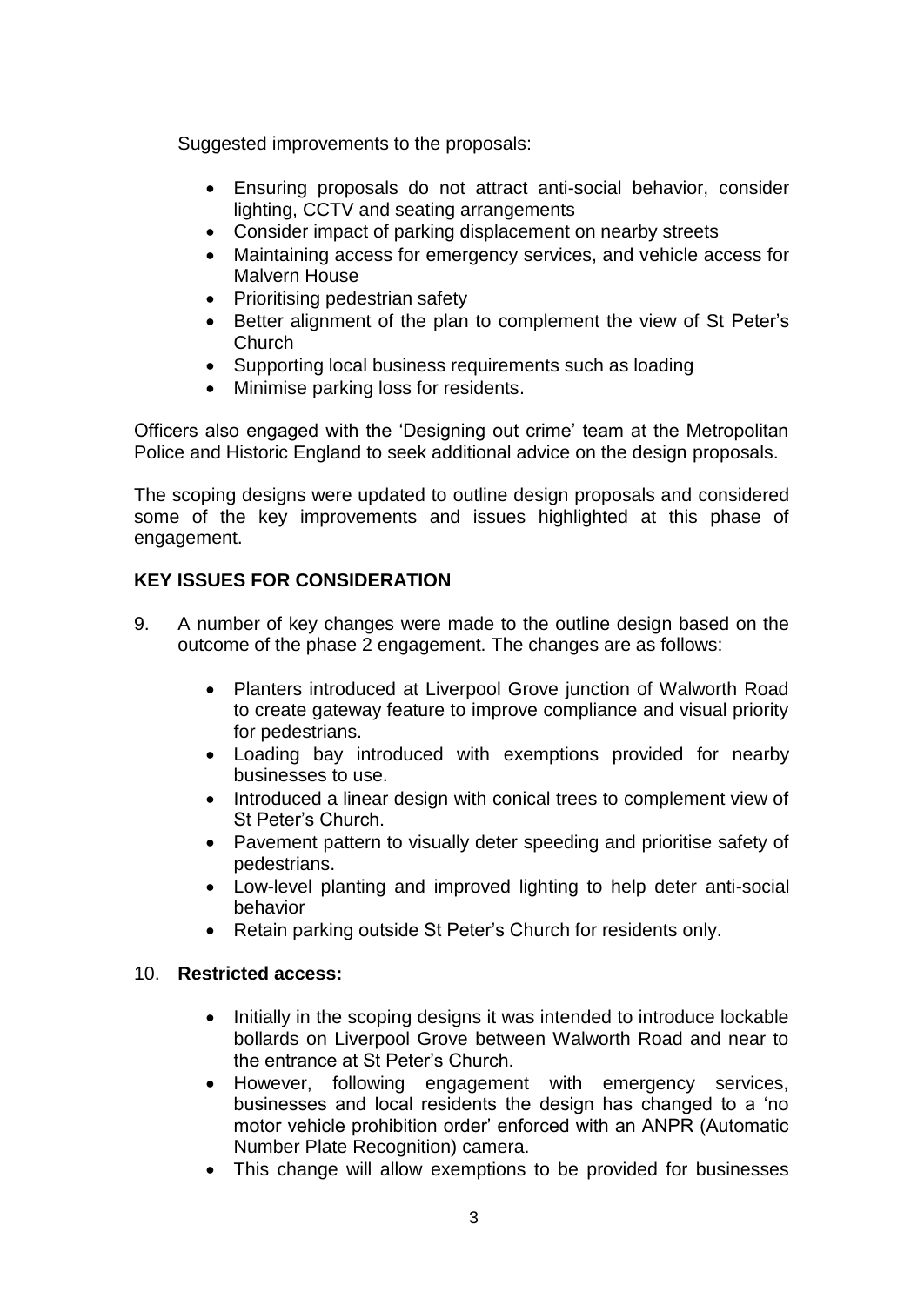and local residents who require occasional access e.g. when moving home and unfettered access for the emergency services.

# *Public consultation (Phase 3), November 2021*

- 11. Following Phase 1 and 2 engagement and consultation exercises, a third phase of engagement between 1<sup>st</sup> - 28<sup>th</sup> November 2021 was carried out. This phase of engagement sought to understand whether local people supported revised proposals and if they felt they achieved key objectives and to ascertain whether there was now greater support considering the updates and changes made to the outline design proposals.
- 12. The outline design proposals were shown to the public via a map, which showed where changes had been made.
- 13. Many of the respondents from the Phase 2 engagement did not live on Liverpool Grove or local streets, therefore there was a greater emphasis during this Phase 3 engagement to yield a good response rate from residents on Liverpool Grove and from local streets. To ensure this the following engagement activities were carried out:
	- Door-knocking to carry out surveys
	- Outdoor publicity material located on Liverpool Grove
	- A pop-up session outside St Peter's CofE primary school
	- An in-person meeting held at The Crypt at St Peter's Church in addition to a virtual meeting.
- 14. Additionally, a survey booklet was sent to all households on Liverpool Grove, with the option of an online survey via the consultation hub.
- 15. Residents on Liverpool Grove previously made up 22% of the respondents of the Phase 2 consultation. This has now increased to 46% in Phase 3, and 63% when including the surrounding streets. This implies Phase 3 results present a hyper-local representation of opinion towards the public realm improvements.

|                           | <b>Support/Agree</b> |           | <b>Disagree</b>    |           |
|---------------------------|----------------------|-----------|--------------------|-----------|
| <b>Objective</b>          |                      |           |                    |           |
| Does the proposal achieve |                      | Liverpool |                    | Liverpool |
| the following             | <b>Grand total</b>   | Grove     | <b>Grand total</b> | Grove     |
|                           |                      | residents |                    | residents |
| attractive<br>A<br>more   | 79%                  | 63%       | 11%                | 20%       |
| and pleasant place        |                      |           |                    |           |
| to enjoy.                 |                      |           |                    |           |
| Greener, safer and        | 71%                  | 50%       | 19%                | 33%       |
| quieter.                  |                      |           |                    |           |
| St Peter's Church         | 83%                  | 70%       | 13%                | 23%       |
| will be enhanced.         |                      |           |                    |           |

16. Summary of key findings: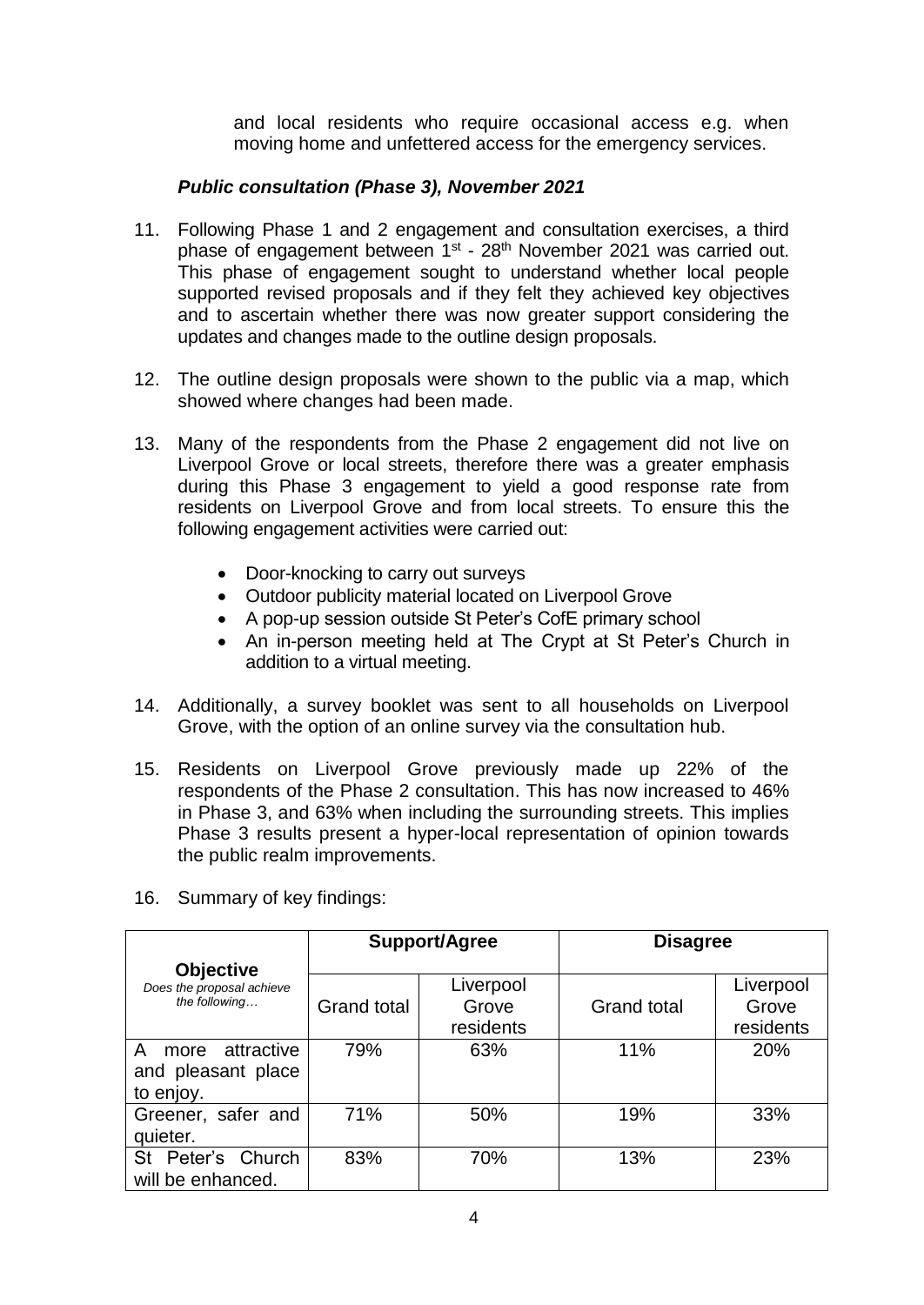| <b>New</b><br>environment<br>will<br>support<br>local<br>business. | 65% | 50% | 18% | 33% |
|--------------------------------------------------------------------|-----|-----|-----|-----|
| Make walking safer.                                                | 71% | 59% | 15% | 26% |
| Will<br>benefit<br>local                                           | 67% | 53% | 20% | 38% |
| residents.                                                         |     |     |     |     |

- a. There was agreement in all cases that the proposals achieve the objectives – this is true also for residents of Liverpool Grove itself, though the margin of approval was much lower.
- b. There was also a free text element to this question, where people could describe their reasons for not agreeing. The top 5 themes are shown below:
	- Anti-social behavior could increase
	- Bad for some local businesses
	- Loss of parking is bad
	- CCTV needed
	- Need to stop mopeds passing through

|                                                                                                                                               | <b>Support</b> |                                 | <b>Disagree</b>    |                                 |
|-----------------------------------------------------------------------------------------------------------------------------------------------|----------------|---------------------------------|--------------------|---------------------------------|
|                                                                                                                                               | Grand<br>Total | Liverpool<br>Grove<br>residents | <b>Grand Total</b> | Liverpool<br>Grove<br>residents |
| Do you support the<br>parking changes<br>and change to<br>motor vehicle<br>access to<br>accommodate the<br>improvement to<br>Liverpool Grove? | 57%            | 38%                             | 30%                | 48%                             |

- c. Overall, there was support for the parking and access changes in the proposals, however, there is a lack of support to parking changes from residents on Liverpool Grove itself.
- d. Support for the access and parking changes included in the proposals was higher for people who do not own cars, and those who own one or more bicycles.
- e. There was also a free text element to this question, where people could provide further comment. The top 5 themes are shown below:
	- Not enough parking for residents
	- Congested turning circle at east end of Liverpool Grove
	- Creates congestion on back streets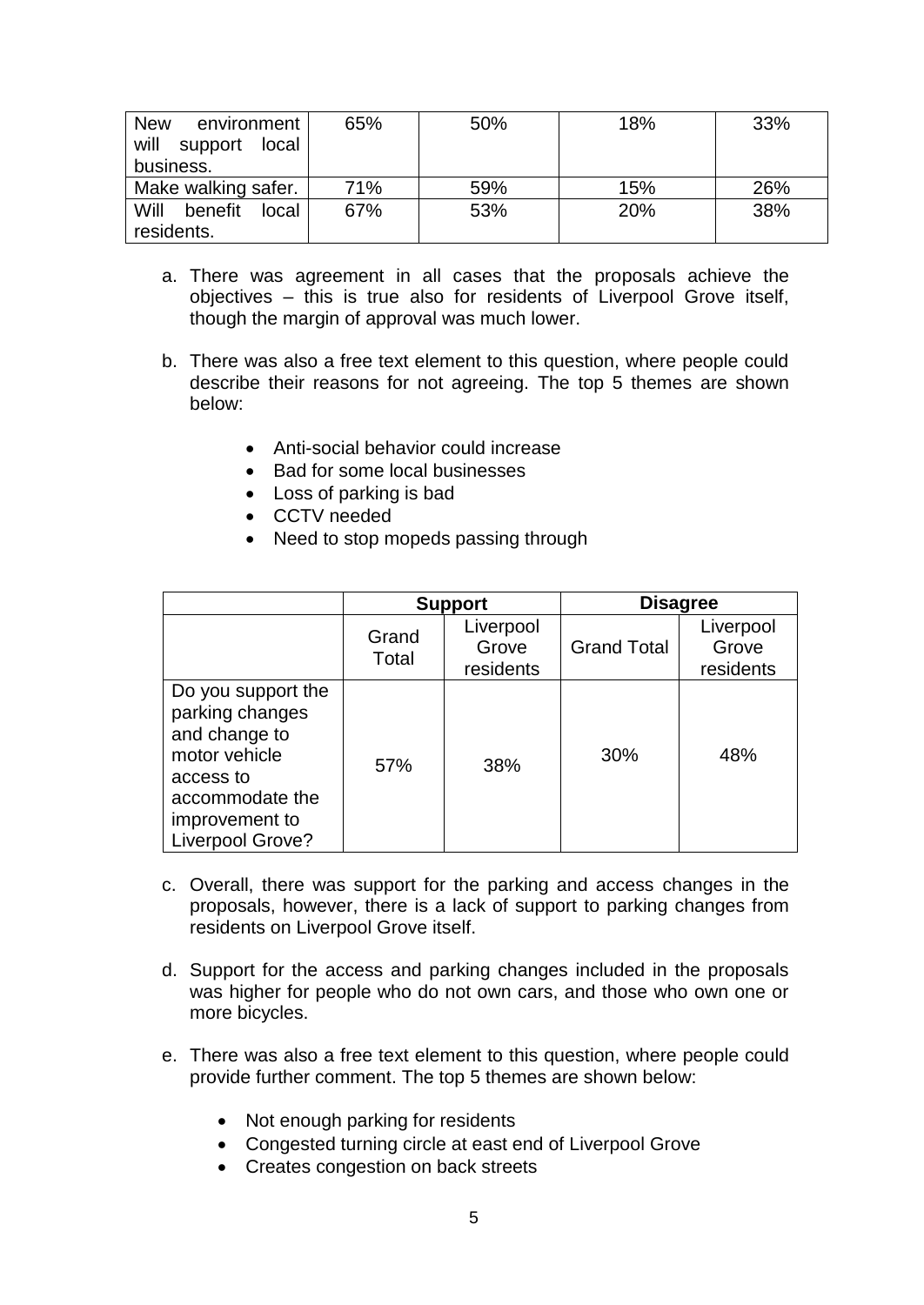- Need to discourage car use more
- Will cause parking displacement
- f. Liverpool Grove is part of controlled parking zone M2. Parking demand data for 2020 shows there is spare capacity, and compared to 2019 there is 4% drop in capacity. Less than a third of properties have a resident permit

| <b>Occupancy</b><br>table -zone<br>M <sub>2</sub> | # of Properties<br>in CPZ | <b>Visitors</b><br><b>Permits</b> | Permit<br><b>Bays</b> | % full | %<br>Properties<br>with<br>Permit |  |
|---------------------------------------------------|---------------------------|-----------------------------------|-----------------------|--------|-----------------------------------|--|
| 2019                                              | 5461                      | 915                               | 1131                  | 81%    | 17%                               |  |
| 2020                                              | 5461                      | 867                               | 1131                  | 77%    | 21%                               |  |

- g. Response from equalities question showed a varied response from different demographics, however, the majority of respondents being from White British ethnicity, male, with no disability. A number of surveys were carried out via door-knocking or at the pop-up session to improve representation from the local area.
- h. The detailed consultation report can be found at Appendix B.
- 17. Officers have engaged with two local businesses adjacent to Liverpool Grove; Louie Louie and A Class furniture. Louie Louie supports the proposals as it provides more space for customers and opportunity to expand retail space, but highlighted some concerns with access for refuse collection. A Class furniture highlighted concerns with loading for its customers and currently considers the outline design proposal for exemptions to the 'No Motor' vehicle prohibition to allow access for loading as unworkable. The exemption will also allow for refuse collection.
- 18. Officers have engaged with St Peter's Church who are supportive of proposals, and asked officers to take in to consideration turning for the varied vehicles who require access e.g. for funerals and weddings.
- 19. The recommendations outlined in paragraphs 1 to 3 are proposed as a result of the following:
	- Overall, there is support for the public realm improvements as the majority of respondents agree that the outline design proposals achieve the scheme objectives.
	- Although less support is provided from Liverpool Grove residents, and a majority opposition towards removing parking and access changes, the proposal is reflective of the key actions in the Movement Plan, 2019 and Climate Strategy 2021, to encourage active travel and reduce private car use. In addition, there is capacity for parking in zone M2 and parking demand seems to be falling in this area.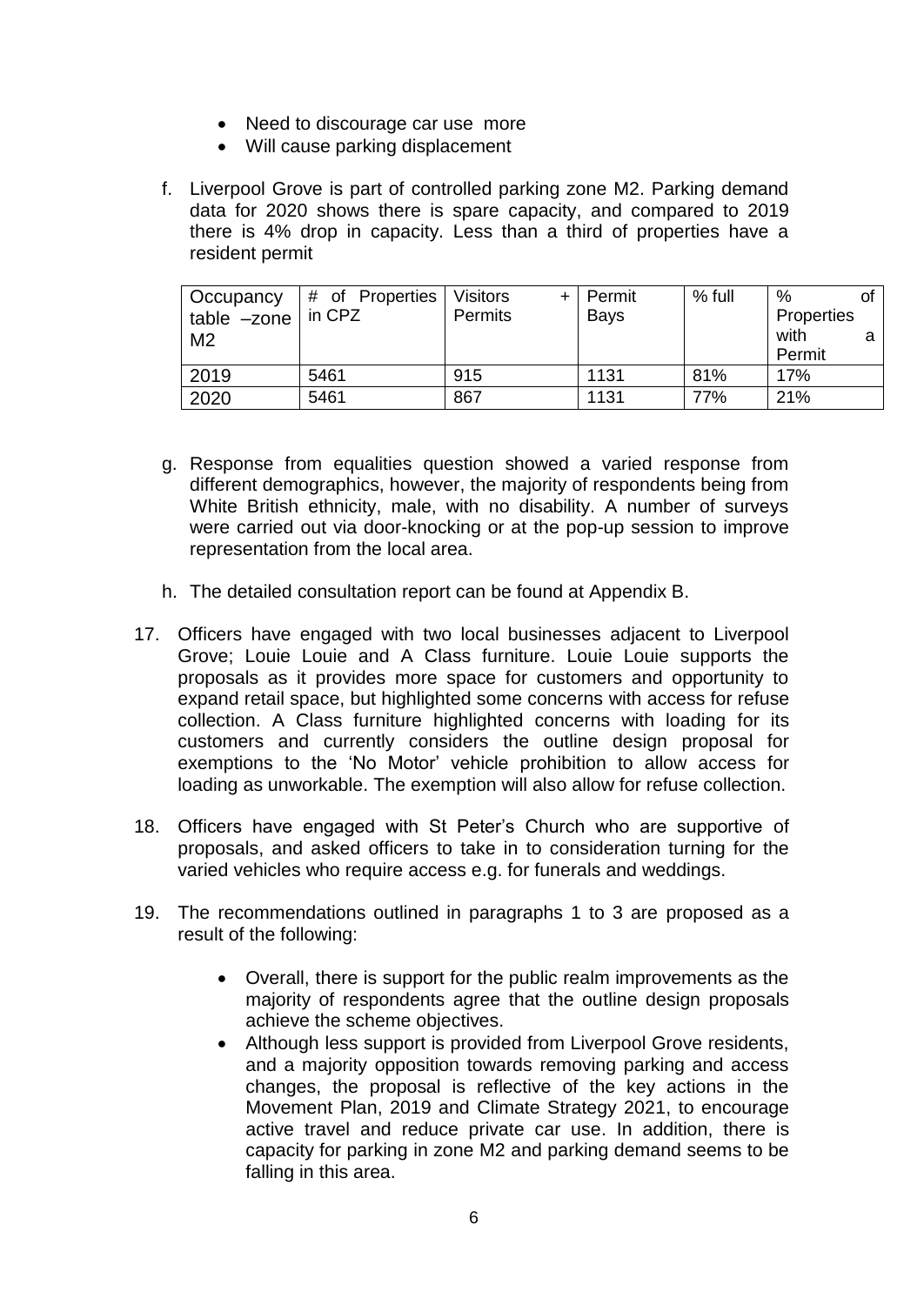- Those who do not own a car are supportive of the proposals, and statistically car ownership is low in the Walworth area.
- The scheme is a key deliverable as part of the Walworth Low Emission's Neighbourhood scheme and Mayor's Air Quality funding award.
- The outline design proposals have been updated to reflect some of the concerns highlighted in the consultation, see design response at Appendix D. Changes have been included in the proposal found at Appendix A. A summary of how these changes tackle some of the key concerns is outlined below:

| <b>Concern/Issue</b>                                               | <b>Design mitigation</b>                                                                                                                                     |
|--------------------------------------------------------------------|--------------------------------------------------------------------------------------------------------------------------------------------------------------|
| Potential to increase anti-                                        | Clear sight lines by providing open                                                                                                                          |
| social behaviour                                                   | spaces<br>Benches separated to prevent larger<br>groups                                                                                                      |
|                                                                    | Constant luminosity at night through                                                                                                                         |
|                                                                    | street lighting design<br>CCTV and increase of footfall will result                                                                                          |
|                                                                    | in more passive surveillance                                                                                                                                 |
|                                                                    | Low-level and low-density planting to                                                                                                                        |
|                                                                    | prevent being used as hiding places                                                                                                                          |
| Bad for local business;<br>difficulty loading,<br>customer parking | Loading bay provided within scheme<br>extent offering exemptions to local<br>businesses for loading<br>The introduction of an additional loading             |
|                                                                    | bay will be investigated on Cadiz Street,                                                                                                                    |
|                                                                    | near to Liverpool Grove<br>Reducing parking and encouraging<br>active travel particularly to local high<br>streets adheres with Southwark Council<br>policy. |
|                                                                    | Opportunity for customers using                                                                                                                              |
|                                                                    | Liverpool Grove/Walworth Road to stop<br>and rest by offering additional seating                                                                             |
|                                                                    | thus more likely to spend money at the<br>local cafes and shops                                                                                              |
| Safety concerns due to                                             | Porphyry setts at an upstand will act as                                                                                                                     |
| motorbikes, e-scooters,                                            | a deterrent by making journeying                                                                                                                             |
| and possibly cyclists<br>abusing the space or<br>speeding          | through the space at speed unpleasant<br>Penalty Charge Notices will be issued to<br>motorbikes as a result of camera-                                       |
|                                                                    | enforcement                                                                                                                                                  |
|                                                                    | Pedestrian focused design meaning it<br>will be less inviting to use for other<br>street users                                                               |
| Parking                                                            | Adequate parking capacity exist within                                                                                                                       |
| loss/displacement                                                  | the M2 parking zone                                                                                                                                          |
|                                                                    | A review of the current parking                                                                                                                              |
|                                                                    | arrangement on the entirety of Liverpool                                                                                                                     |
|                                                                    | Grove and nearby streets will be                                                                                                                             |
|                                                                    | undertaken to seek opportunities to                                                                                                                          |
|                                                                    | improve capacity for resident parking                                                                                                                        |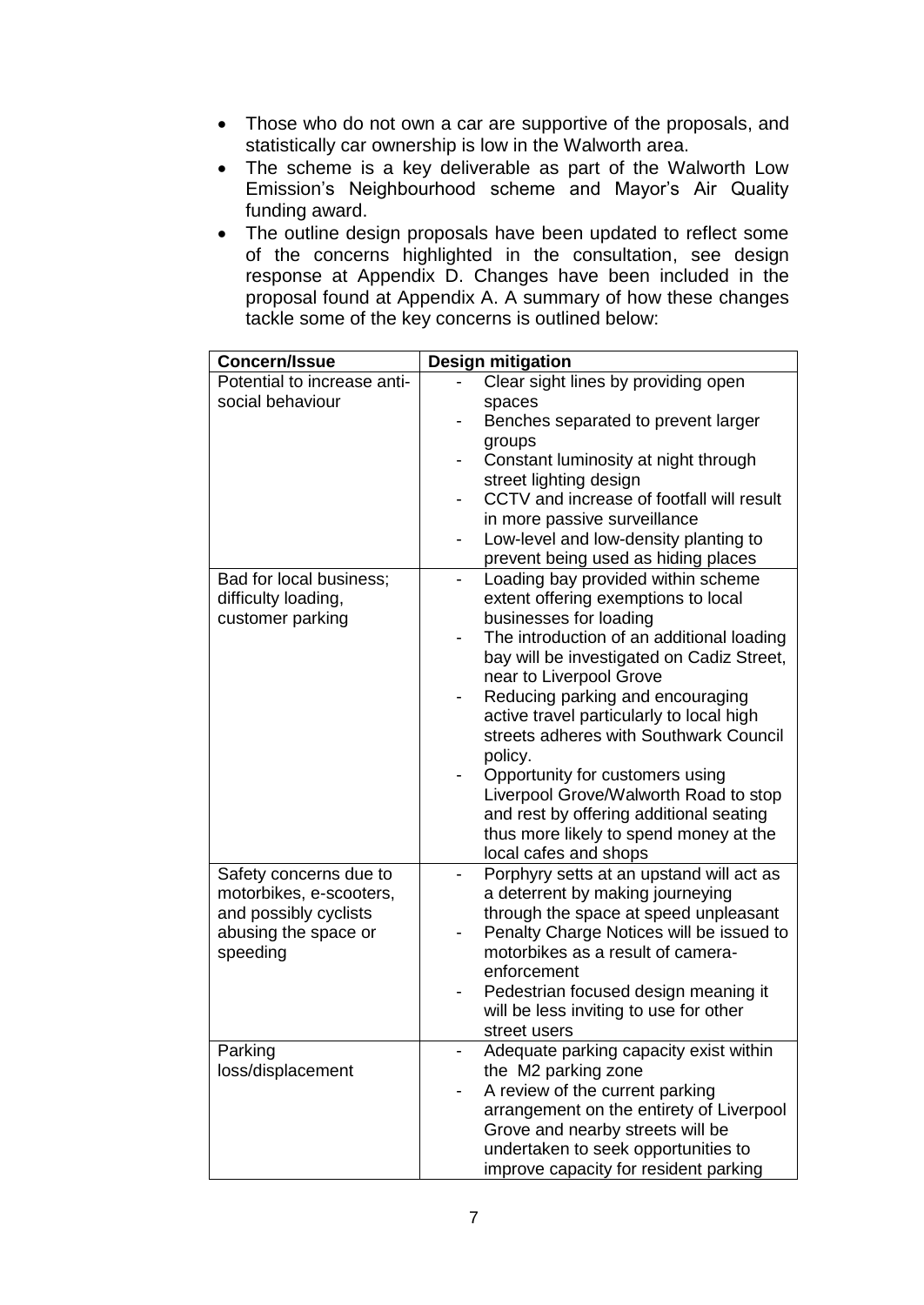| Driver confusion | Clear and effective signage strategy |
|------------------|--------------------------------------|
|                  | with sufficient advance warning      |

#### **Policy framework implications**

- 20. The recommendations contained within this report are consistent with the following policy documents:
	- Movement Plan, 2019, London Borough of Southwark. Particularly in regards to the following missions:
		- M2 Action 1 Reduce noise pollution
		- M2 Action 2 Create simple and clear streets
		- M2 Action 3 Create things to see and do in our streets
		- M3 Action 4 Deliver infrastructure to support active travel
		- M4 Action 7 Reduce the number of cars owned in the borough
		- M4 Action 8 Use kerbside efficiently and promote less polluting vehicles
		- M4 Action 9 Manage traffic to reduce the demand on our streets
		- M5 Action 10 Create places that encourage a sense of belonging
		- M6 Action 12 Movement to, within and from town centres is easy, safe and accessible for all
		- M6 Action 13 Make town centres attractive, thriving and diverse places for people and businesses
		- M7 Action 15 Reduce exposure to air pollution
		- M7 Action 17: Improve safety and sense of safety on our streets
	- Climate Strategy, July 2021, London Borough of Southwark.
- 21. The scheme will continue to be monitored post-implementation to ascertain how the scheme is achieving the missions and aims set out in the above policy documents and changes will be recommended if required.

#### **Community, equalities (including socio-economic) and health impacts**

#### **Community impact statement**

22. The implementation of any transport project creates a range of community impacts. All transport schemes aim to improve the safety and security of vulnerable groups and support economic development by improving the overall transport system and access to it.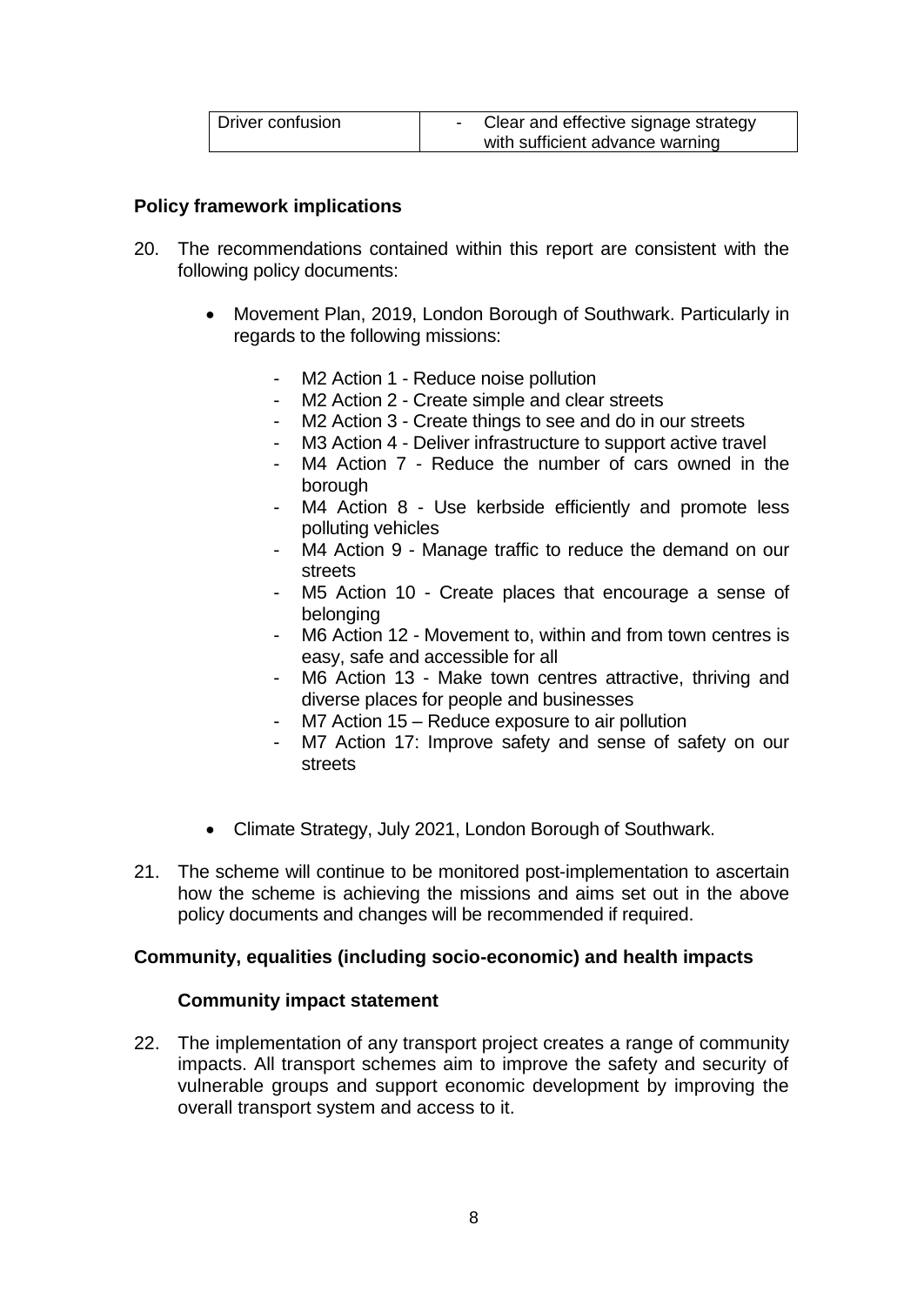- 23. An Equality Impact Assessment has been undertaken regarding the design, found at Appendix D, and the recommendations have been taken into consideration when devising the proposals outlined in Appendix A.
- 24. With the exception of those benefits and risks identified and designed out in Appendix D, the recommendations are not considered to have a disproportionate effect on any particular community group.
- 25. The recommendations support the council's equalities and human rights duties and promote social inclusion by:
	- Improving road safety, in particular for vulnerable road users including pedestrians and cyclists, on the public highway.
	- Improving existing shared use facilities by improving road surface, road markings, and signage.
	- Improving existing pedestrian and cycle facilities by improving surfaces, road markings, and signage.
	- Improving access for pedestrians and cyclists to local facilities.
	- Providing street furniture which accommodates the needs of certain demographic groups.

# **Equalities (including socio-economic) impact statement**

26. The proposals are not considered to have any significant adverse effect on socio-economic equalities following the design considerations which aim to maintain business operations such as loading and increased pedestrian space vitalises the local economy.

### **Health impact statement**

- 27. The proposals shown in Appendix A will positively impact on health inequalities and improves the poorer health that is already experienced by specific communities by encouraging active travel and improving local air quality.
- 28. The proposals support the council's mission to have zero people killed or injured on our streets by 2041 by introducing traffic reduction measures and creating safer crossings.

### **Climate change implications**

29. The report has clearly considered the proposed measures impact on climate change. The measures support the aims of the council's Climate Change Strategy under Priority 2 – Active and Sustainable Travel. Key aims of the council's Climate Change Strategy include to 'reduce car journeys to a minimum by 2030' and to 'be a borough where the walking and cycling becomes the default way to get around'. Part of meeting the borough's ambition of net zero emissions by 2030 includes a reduction in vehicle km's travelled and a shift to active and public transport; road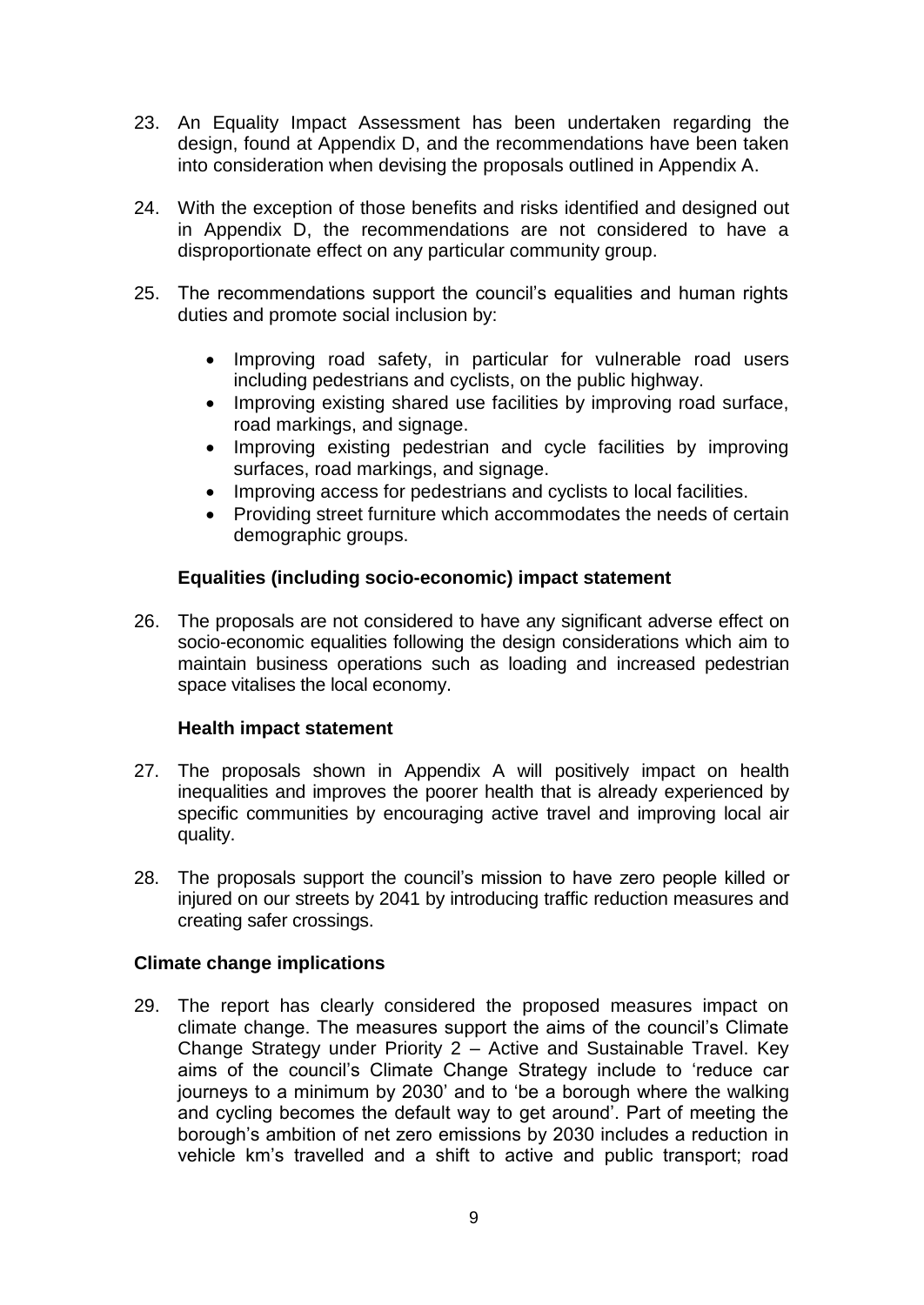transport currently accounts for 15% of the borough's emissions. These measures strongly support that ambition.

- 30. A just and inclusive transition is at the heart of the council's emerging climate policy. These proposals prioritise the movement of people first and foremost, while retaining vehicle access for those who require it. In delivering a safer and more equitable highway network, the measures are in accordance with the council's approach to addressing the climate emergency.
- 31. The measures considers the use of additional planting, sustainable urban drainage or rain gardens on the highway and this is further in line with the Climate Change Strategy's Priority 3 – Thriving Natural Environment which include actions to 'create greener streets'.

#### **Resource implications**

32. There are no additional staffing implications as provision will be made from the Highways department to deliver the recommendations included in this report.

### **Legal implications**

- 33. Traffic Management Orders would be made under powers contained within the Road Traffic Regulation Act (RTRA) 1984.
- 34. Should the recommendations be approved the council will give notice of its intention to make a traffic order in accordance with the Local Authorities Traffic Order (Procedure) (England and Wales) Regulations 1996.
- 35. These regulations also require the Council to consider any representations received as a result of publishing the draft order for a period of 21 days following publication of the draft order.
- 36. Should any objections be received they must be properly considered in light of administrative law principles, Human Rights law and relevant statutory powers.
- 37. By virtue of section 122, the Council must exercise its powers under the RTRA 1984 so as to secure the expeditious, convenient and safe movement of vehicular and other traffic including pedestrians, and provision of suitable and adequate parking facilities on and off the highway.
- 38. These powers must be exercised so far as practicable having regard to the following matters:
	- The desirability of securing and maintaining reasonable access to premises
	- The effect on the amenities of any locality affected including the regulation and restriction of heavy commercial traffic so as to preserve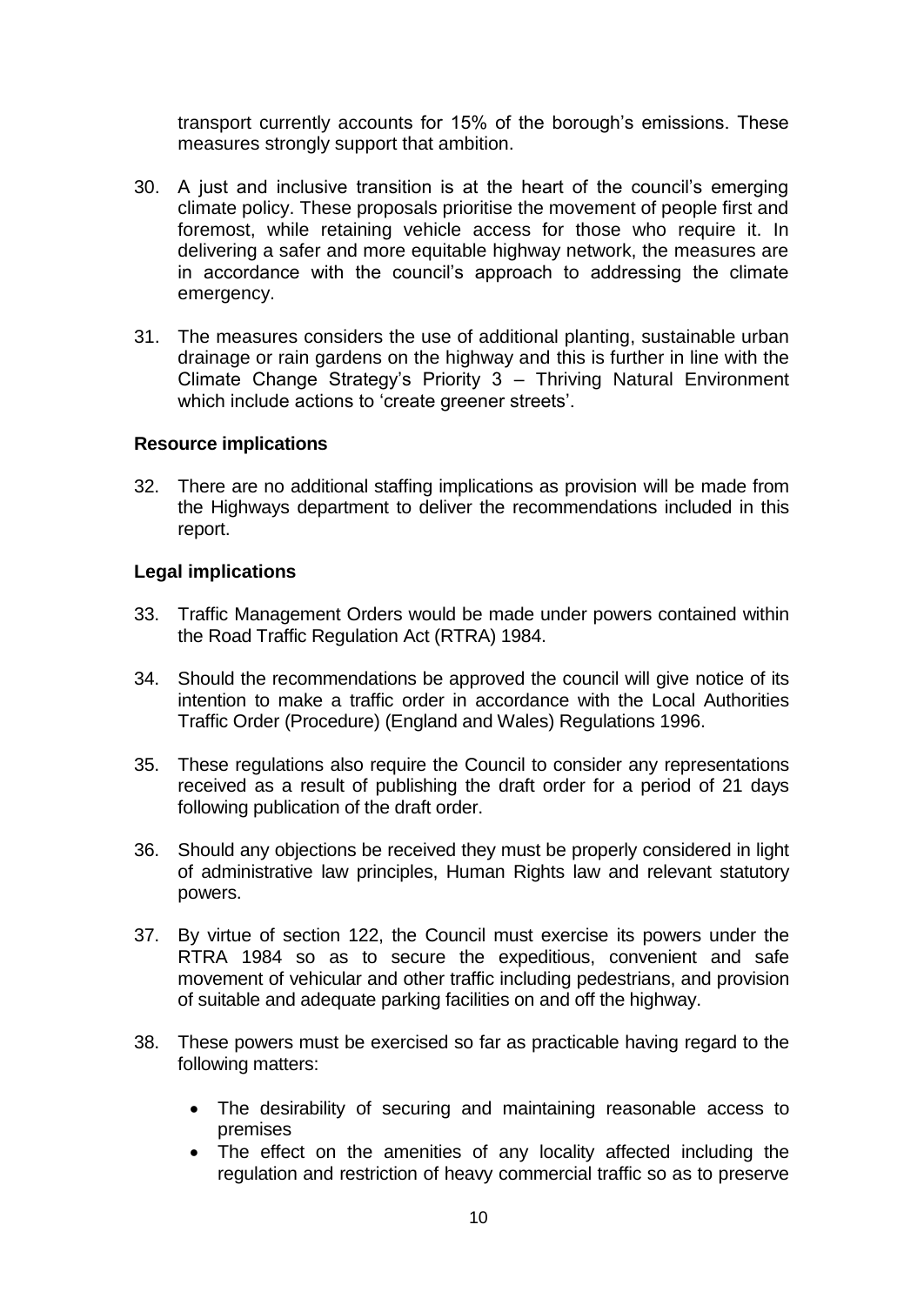or improve amenity

- The national air quality strategy
- Facilitating the passage of public service vehicles and securing the safety and convenience of their passengers
- Any other matters appearing to the Council to be relevant

# **Financial implications**

39. The estimated cost for the delivery of the recommendations contained in this proposal is circa £759,500.

| <b>Estimated Funding</b>       | £000's |
|--------------------------------|--------|
| Capital Funding                | 392    |
| <b>Mayors Air Quality Fund</b> | 250    |
| Devolved Highways Budget       | 54     |
| S <sub>106</sub>               | 41     |
| <b>CIL</b>                     | 22.5   |
| <b>Total</b>                   | 759.5  |

### **Consultation**

- 40. Previous consultation exercises that have informed the recommendations are outlined in paragraph [7 to 8] and [11 to 18].
- 41. For the recommendations in paragraph 1, the implementation of changes to parking and prohibitions on the network requires the making of a traffic order. The procedures for making a traffic order are defined by Regulations, which include statutory consultation and the consideration of any arising objections.
- 42. Should the recommendations be approved, the Council must follow the procedures contained with Part II and III of the Regulation, which are supplemented by the Council's own processes. This process is summarised as:
	- publication of a proposal notice in a local newspaper (Southwark News)
	- publication of a proposal notice in the London Gazette
	- display of notices in roads affected by the orders
	- consultation with statutory authorities
	- making available for public inspection any associated documents (eg. plans, draft orders, statement of reasons) via the council's website or by appointment at 160 Tooley Street, SE1
	- a 21 day consultation period during which time any person may comment upon or object to the proposed order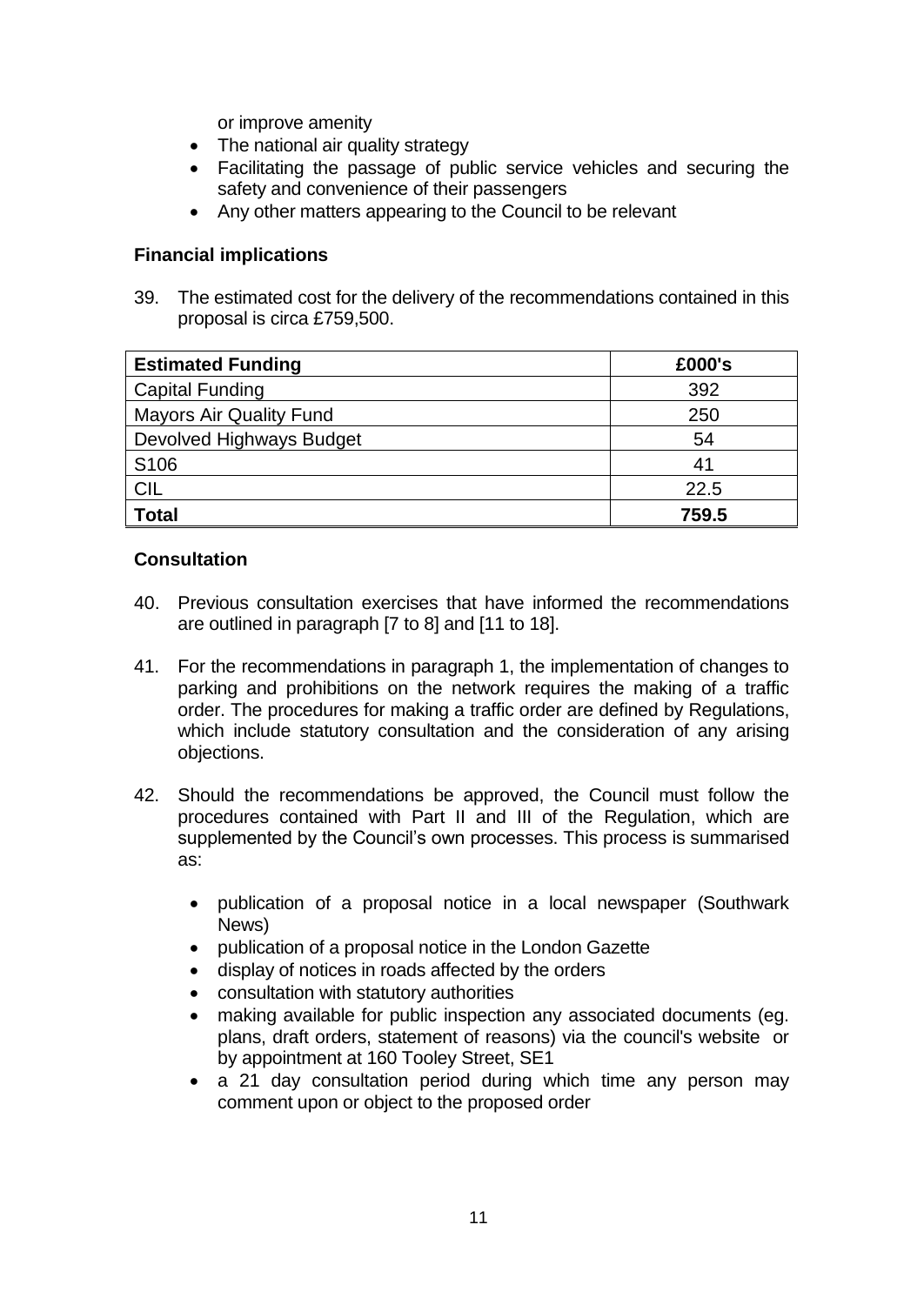- 43. Following publication of the proposal notice, any person wanting to object must make their objection in writing, state the grounds on which it is made and send to the address specified on the notice.
- 44. Should an objection be made that officers are unable to resolve so that it is withdrawn, it will be reported to the cabinet member for determination. The cabinet member will then consider whether to modify the proposal, accede to or reject the objection. The council will subsequently notify all objectors of the final decision.

# **TIMESCALES**

| <b>Project stage</b>                          | <b>Timescale</b>                       |
|-----------------------------------------------|----------------------------------------|
| <b>Detailed Design</b>                        | January to March 2022                  |
| <b>Statutory Consultation &amp; Objection</b> | April to May 2022 (Objection report to |
| Report                                        | be carried out post-election)          |
| Construction                                  | July/August 2022                       |

# **SUPPLEMENTARY ADVICE FROM OTHER OFFICERS**

### **Director of Law and Governance (MF)**

- 45. Part 3D of the Council's Constitution provides that Individual Cabinet Members can '*decide to implement a traffic and highway improvement project subject to statutory consultation*' and the Cabinet Portfolios for 2021 to 2022 state that the Cabinet Member for Transport, Parks and Sport has responsibility, amongst other matters, for street scene and road safety, highways, parking and promoting equality and diversity in the public realm. The recommendations in this report are therefore appropriate for determination by the Cabinet Member for Transport, Parks and Sport.
- 46. As noted in paragraph 41 of the report, certain aspects of the public realm improvements, namely the creation of a loading bay and the proposed prohibition of motor vehicles, will involve traffic management orders and the legal process for obtaining these orders is described in detail in paragraphs 33 to 37.
- 47. The Council has a duty, pursuant to Section 149 of the Equality Act 2010, to have due regard in the exercise of its functions to eliminate discrimination, advance equality of opportunity and foster good relations between persons who share a relevant protected characteristic and persons who do not share it. Protected characteristics include age, disability, pregnancy and maternity. Appendix D to this report contains an Equality Impact Assessment design response which considers these particular protected characteristics in relation to the design of the proposals. Paragraph 23 of this report notes that the issues have been taken into consideration when devising the proposals outlined in Appendix A.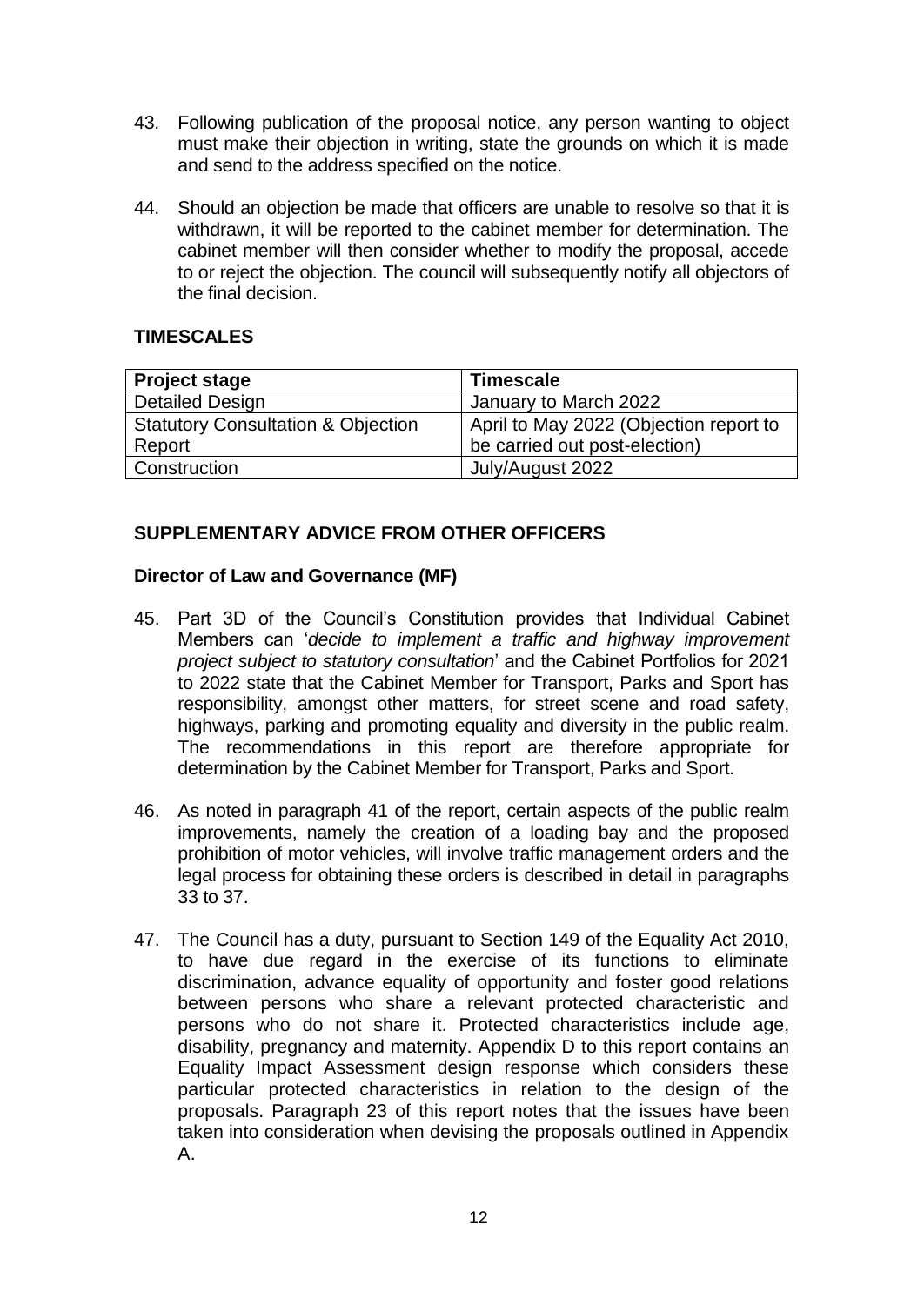48. The Human Rights Act 1998 imposed a duty on the Council as a public authority to apply the European Convention on Human Rights; as a result the Council must not act in a way which is incompatible with these rights. The most important rights for planning and highways purposes are Article 8 (respect for homes); Article 6 (natural justice) and Article 1 of the First Protocol (peaceful enjoyment of property). The implementation of the public realm proposals which are the subject of this report are not anticipated to breach the provisions of the Human Rights Act 1998.

### **Strategic Director of Finance and Governance (EL21/119)**

- 49. This report is requesting that the Cabinet Member for Transport, Parks and Sport, approve the recommendations detailed in paragraph 1 pertaining to the Liverpool Grove public realm improvements.
- 50. The strategic director of finance and governance notes that funding for these recommendations is to be met from Highways capital and revenue budgets, Mayors Air Quality Fund, S106 and CIL and that there are sufficient resources available to fund these proposals.
- 51. Staffing and any other costs connected with these recommendations are to be contained within existing departmental revenue resources

| <b>Background Papers</b>                  | <b>Held At</b>           | <b>Contact</b>    |
|-------------------------------------------|--------------------------|-------------------|
| Movement Plan 2019                        | <b>Southwark Council</b> | <b>Sally Crew</b> |
| http://moderngov.southwark.gov.u          | Environment and          | 020 7525 5564     |
| k/ieDecisionDetails.aspx?ID=6809          | Leisure                  |                   |
|                                           | <b>Highways</b>          |                   |
|                                           | 160 Tooley Street        |                   |
|                                           | London                   |                   |
|                                           | SE1 2QH                  |                   |
| Southwark's Climate Strategy              | <b>Southwark Council</b> | <b>Chris Page</b> |
| 2021                                      | Environment and          | 020 7525 7259     |
| https://www.southwark.gov.uk/envilLeisure |                          |                   |
| ronment/climate-                          | <b>Highways</b>          |                   |
| emergency?chapter=3                       | 160 Tooley Street        |                   |
|                                           | London                   |                   |
|                                           | SE <sub>1</sub> 2QH      |                   |

# **BACKGROUND DOCUMENTS**

### **APPENDICES**

| No.        | <b>Title</b>                                  |
|------------|-----------------------------------------------|
| Appendix A | Liverpool Grove design proposal               |
| Appendix B | Liverpool Grove Consultation Report (Phase 3) |